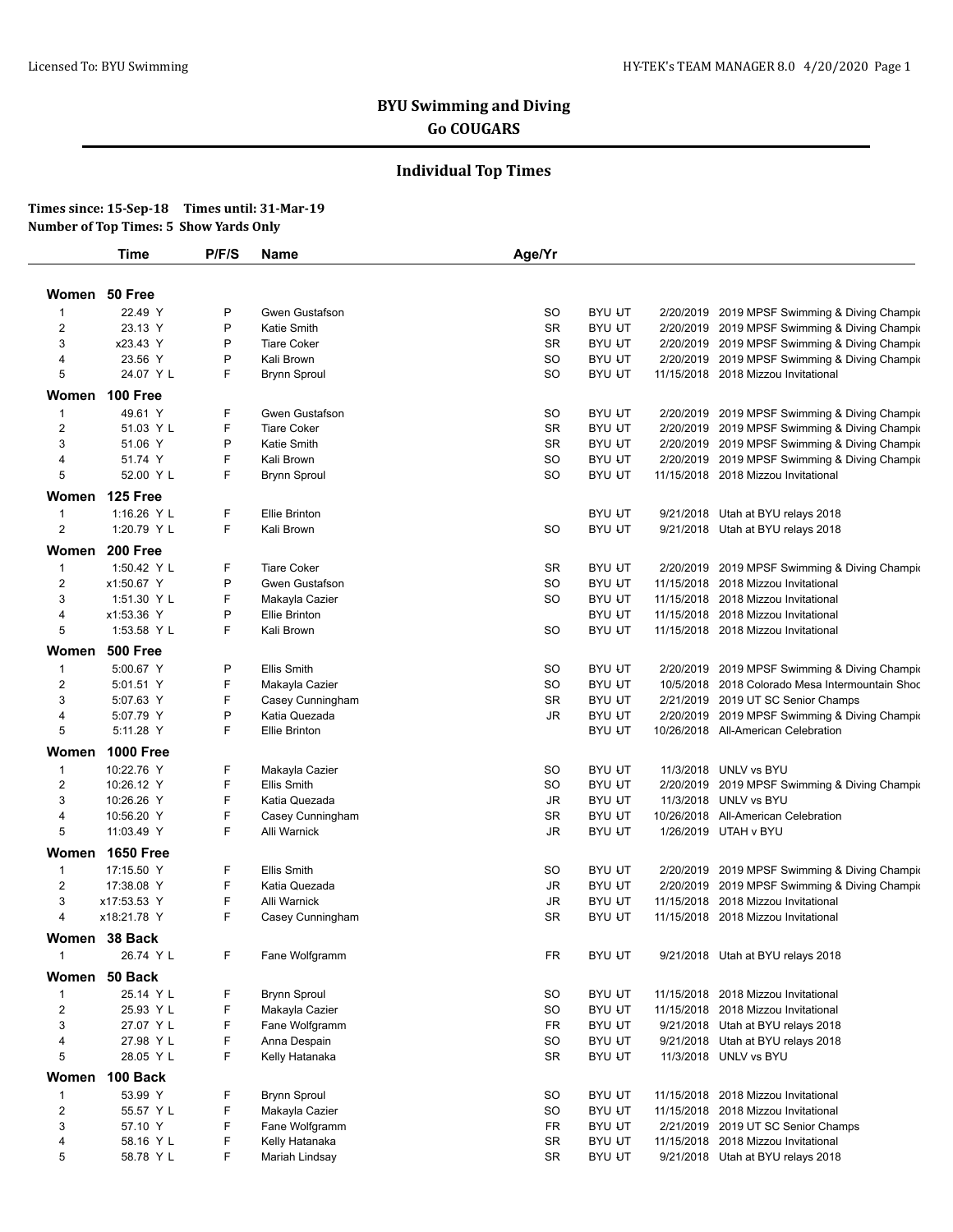# **BYU Swimming and Diving Go COUGARS**

## **Individual Top Times**

### **Times since: 15-Sep-18 Times until: 31-Mar-19 Number of Top Times: 5 Show Yards Only**

| Women<br>$\mathbf{1}$<br>$\overline{\mathbf{c}}$ | 200 Back<br>1:56.28 Y |        |                      |           |               |                                                 |
|--------------------------------------------------|-----------------------|--------|----------------------|-----------|---------------|-------------------------------------------------|
|                                                  |                       |        |                      |           |               |                                                 |
|                                                  |                       |        |                      |           |               |                                                 |
|                                                  |                       | F      | <b>Brynn Sproul</b>  | SO        | <b>BYU UT</b> | 11/15/2018 2018 Mizzou Invitational             |
|                                                  | 1:57.83 Y             | P      | Makayla Cazier       | SO        | <b>BYU UT</b> | 11/15/2018 2018 Mizzou Invitational             |
| 3                                                | 2:01.64 Y             | F      | Kelly Hatanaka       | <b>SR</b> | <b>BYU UT</b> | 11/15/2018 2018 Mizzou Invitational             |
| 4                                                | 2:05.78 Y             | P<br>P | Anna Despain         | SO        | <b>BYU UT</b> | 11/15/2018 2018 Mizzou Invitational             |
| 5                                                | 2:08.75 Y             |        | Megan Brimhall       | SO        | <b>BYU UT</b> | 11/15/2018 2018 Mizzou Invitational             |
|                                                  | Women 38 Breast       |        |                      |           |               |                                                 |
| $\mathbf{1}$                                     | 31.15 Y L             | F      | Alexa Walters        | JR        | <b>BYU UT</b> | 9/21/2018 Utah at BYU relays 2018               |
| 2                                                | 31.80 Y L             | F      | Madelyn Flower       | JR        | <b>BYU UT</b> | 9/21/2018 Utah at BYU relays 2018               |
|                                                  | Women 50 Breast       |        |                      |           |               |                                                 |
| $\mathbf{1}$                                     | 30.91 Y               | F      | Alexa Walters        | JR        | <b>BYU UT</b> | 10/5/2018 2018 Colorado Mesa Intermountain Shoc |
| $\overline{2}$                                   | 31.06 Y               | F      | Gwen Gustafson       | SO        | <b>BYU UT</b> | 10/5/2018 2018 Colorado Mesa Intermountain Shoc |
| Women                                            | 100 Breast            |        |                      |           |               |                                                 |
|                                                  |                       |        |                      |           |               |                                                 |
| $\mathbf{1}$                                     | 1:02.66 Y             | F      | Mariah Lindsay       | SR        | <b>BYU UT</b> | 2/20/2019 2019 MPSF Swimming & Diving Champir   |
| 2                                                | 1:02.79 Y             | F      | Alexa Walters        | JR        | <b>BYU UT</b> | 11/15/2018 2018 Mizzou Invitational             |
| 3                                                | 1:03.55 Y             | P<br>P | Madelyn Flower       | JR        | <b>BYU UT</b> | 2/20/2019 2019 MPSF Swimming & Diving Champio   |
| 4                                                | 1:04.39 Y             |        | Lindsey Bertoldo     | SO        | <b>BYU UT</b> | 2/20/2019 2019 MPSF Swimming & Diving Champir   |
| 5                                                | 1:09.43 Y             | P      | Shianne Lindh        |           | <b>BYU UT</b> | 2/21/2019 2019 UT SC Senior Champs              |
| Women                                            | 200 Breast            |        |                      |           |               |                                                 |
| $\mathbf{1}$                                     | 2:16.42 Y             | F      | Alexa Walters        | JR        | <b>BYU UT</b> | 11/15/2018 2018 Mizzou Invitational             |
| $\overline{2}$                                   | 2:17.53 Y             | P      | Mariah Lindsay       | SR        | <b>BYU UT</b> | 2/20/2019 2019 MPSF Swimming & Diving Champio   |
| 3                                                | 2:18.29 Y             | F      | Madelyn Flower       | JR        | <b>BYU UT</b> | 2/20/2019 2019 MPSF Swimming & Diving Champio   |
| 4                                                | 2:21.19 Y             | F      | Lindsey Bertoldo     | SO        | <b>BYU UT</b> | 11/15/2018 2018 Mizzou Invitational             |
| 5                                                | 2:28.91 Y             | F      | Shianne Lindh        |           | <b>BYU UT</b> | 2/21/2019 2019 UT SC Senior Champs              |
| Women                                            | <b>38 Fly</b>         |        |                      |           |               |                                                 |
| $\mathbf{1}$                                     | 26.15 Y L             | F      | Madeline Zarchin     | JR        | <b>BYU UT</b> | 9/21/2018 Utah at BYU relays 2018               |
|                                                  |                       |        |                      |           |               |                                                 |
| Women 50 Fly                                     |                       |        |                      |           |               |                                                 |
| $\mathbf{1}$                                     | 25.85 Y               | F      | <b>Tiare Coker</b>   | SR        | <b>BYU UT</b> | 10/5/2018 2018 Colorado Mesa Intermountain Shoc |
| $\overline{c}$                                   | 26.17 Y               | F      | Madeline Zarchin     | JR        | <b>BYU UT</b> | 10/5/2018 2018 Colorado Mesa Intermountain Shoc |
| 3                                                | 26.83 Y               | F      | <b>Ellie Brinton</b> |           | <b>BYU UT</b> | 10/5/2018 2018 Colorado Mesa Intermountain Shoc |
| 4                                                | 27.82 Y               | F      | Brenna Leifi         | SR        | <b>BYU UT</b> | 10/5/2018 2018 Colorado Mesa Intermountain Shoc |
|                                                  | Women 100 Fly         |        |                      |           |               |                                                 |
| $\mathbf{1}$                                     | 55.01 Y               | F      | <b>Tiare Coker</b>   | <b>SR</b> | <b>BYU UT</b> | 2/20/2019 2019 MPSF Swimming & Diving Champic   |
| $\overline{2}$                                   | 55.41 Y               | F      | Gwen Gustafson       | SO        | <b>BYU UT</b> | 2/20/2019 2019 MPSF Swimming & Diving Champir   |
| 3                                                | 55.61 Y               | F      | <b>Ellie Brinton</b> |           | <b>BYU UT</b> | 11/15/2018 2018 Mizzou Invitational             |
| 4                                                | 56.08 Y               | F      | Katie Smith          | SR        | <b>BYU UT</b> | 2/20/2019 2019 MPSF Swimming & Diving Champic   |
| 5                                                | 56.81 Y               | P      | Brenna Leifi         | SR        | <b>BYU UT</b> | 11/15/2018 2018 Mizzou Invitational             |
| Women 200 Fly                                    |                       |        |                      |           |               |                                                 |
| 1                                                | 2:06.14 Y             | F      | Ellie Brinton        |           | <b>BYU UT</b> | 11/15/2018 2018 Mizzou Invitational             |
| $\overline{c}$                                   | 2:06.25 Y             | F      | Madeline Zarchin     | JR        | <b>BYU UT</b> | 11/15/2018 2018 Mizzou Invitational             |
| 3                                                | 2:07.23 Y             | F      | Brenna Leifi         | SR        | <b>BYU UT</b> | 11/15/2018 2018 Mizzou Invitational             |
| 4                                                | 2:10.20 Y             | F      | Casey Cunningham     | SR        | <b>BYU UT</b> | 11/15/2018 2018 Mizzou Invitational             |
| 5                                                | x2:11.42 Y            | P      | Katia Quezada        | JR        | <b>BYU UT</b> | 11/15/2018 2018 Mizzou Invitational             |
| Women                                            | 100 IM                |        |                      |           |               |                                                 |
| $\mathbf{1}$                                     | 58.98 Y               | F      | Mariah Lindsay       | SR        | <b>BYU UT</b> | 10/5/2018 2018 Colorado Mesa Intermountain Shoc |
| $\overline{c}$                                   | 59.21 Y               | F      | Makayla Cazier       | SO        | <b>BYU UT</b> | 10/5/2018 2018 Colorado Mesa Intermountain Shoc |
| 3                                                | 1:00.86 Y             | F      | <b>Brynn Sproul</b>  | SO        | <b>BYU UT</b> | 10/5/2018 2018 Colorado Mesa Intermountain Shoc |
| 4                                                | 1:01.92 Y             | F      | Madeline Zarchin     | JR        | <b>BYU UT</b> | 10/5/2018 2018 Colorado Mesa Intermountain Shoc |
| 5                                                | 1:02.52 Y             | F      | Lindsey Bertoldo     | SO        | <b>BYU UT</b> | 10/5/2018 2018 Colorado Mesa Intermountain Shoc |
|                                                  |                       |        |                      |           |               |                                                 |
| Women                                            | 200 IM                |        |                      |           |               |                                                 |
| $\mathbf{1}$                                     | 2:02.53 Y             | F      | Makayla Cazier       | SO        | <b>BYU UT</b> | 2/20/2019 2019 MPSF Swimming & Diving Champic   |
| $\overline{2}$                                   | 2:04.98 Y             | F      | Kelly Hatanaka       | SR        | <b>BYU UT</b> | 11/15/2018 2018 Mizzou Invitational             |